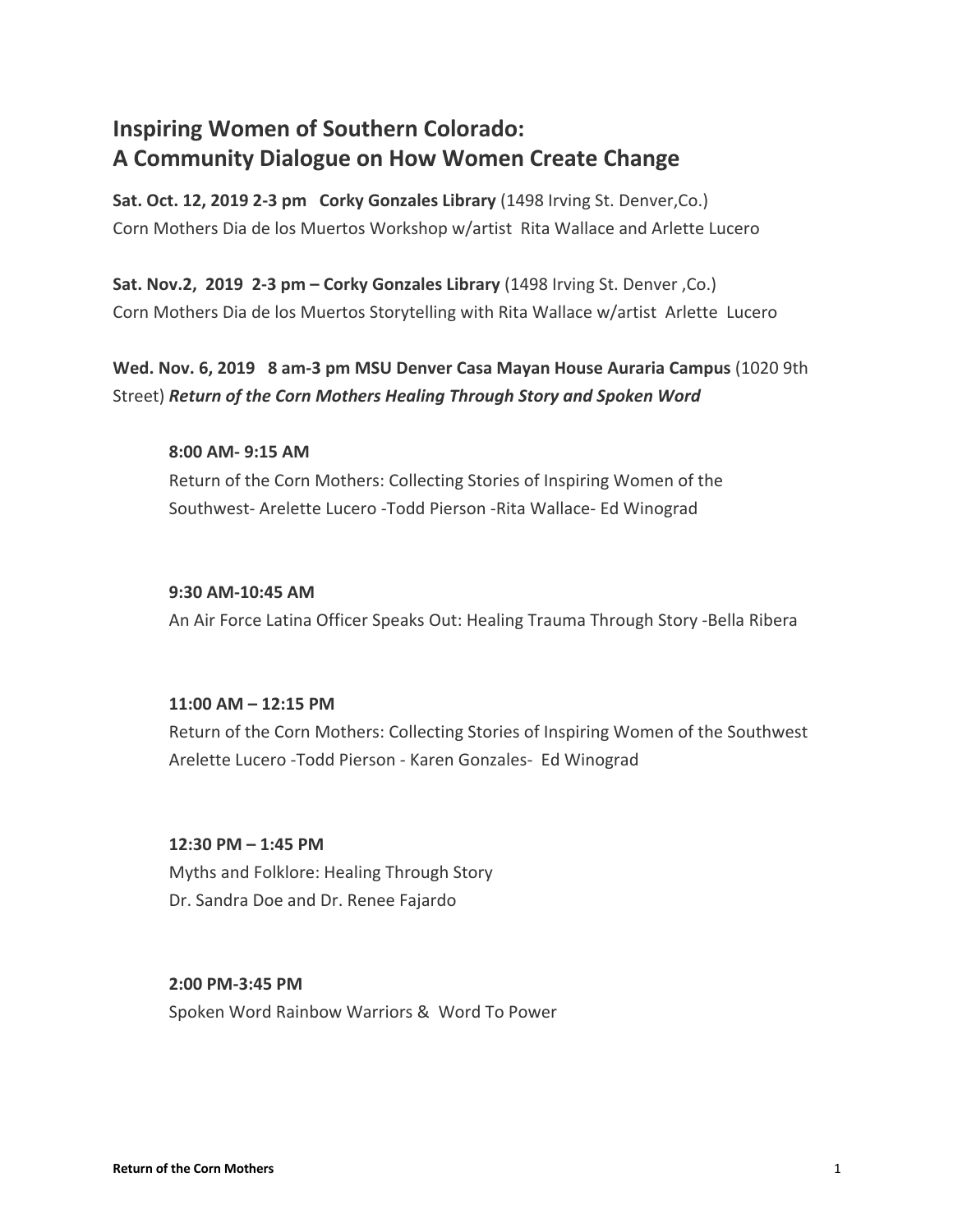## **RETURN OF THE CORN MOTHERS PUEBLO 2019 8 WOMEN'S BIO'S**

# • **Alfie Salazar**

 Alfiria Casaus Salazar was born in 1935 in Monte Vista, Colorado, but lived most of her childhood in Salt Creek, a community in Pueblo, Colorado. She attended Edison School, Keating Junior High School and Central High School. She didn't graduate from Central but later completed her GED. She drove a school bus, worked in a hospital dietary department, was a Boy Scout den mother for many years. She received the Dr. Frist Humanitarian award from Parkview Medical Hospital in 1988, was named an outstanding woman of 1995 for Women's History month and given an Up with Reading Community Award in 2000.

She has been a volunteer at the Pueblo City-County Library District since 1993, a member of the Fray Angelico Chavez Chapter of the Genealogical Society of Hispanic America for almost 30 years as well as a member of two other genealogy societies in New Mexico. She has been given several accolades in all these organizations. She has traced one of her family branches back to Spain, circa 1580s.

Alfie and a neighbor founded the La Salle Road Ladies Club in 1964. Along, with her late husband, Alfred, started an annual Halloween Party in 1984 for family, friends and children and it is still happening every year. Alfie and Alfred were married for almost 60 years. They had three children, Larry, Andrew and Philip, seven grandchildren and several great-grandchildren. She describes herself as a people person and loves to hug. Alfie is still very active and one of her paintings won placement at the Colorado State Fine arts contest for 2018.

# • **Ann Esquibel-Redman**

 Ann Redman was born in the mountains of Northern New Mexico, to Martin and Gertrude Esquibel. In 1950 the family moved to Cheyenne, Wyoming. She is a graduate of St. Mary's High School, and Parks Business College. She is a 2013 graduate of Leadership Wyoming.

Ann retired from Wyoming State Government Redman served under Governors Herschler and Sullivan, served on the Planning Committee for the State Centennial and the 50 State QVC. Redman served as International Trade Assistant. She worked as administrative assistant to Dave Freudenthal in Governor Herschler's office. Mr. Freudenthal later became Governor of Wyoming.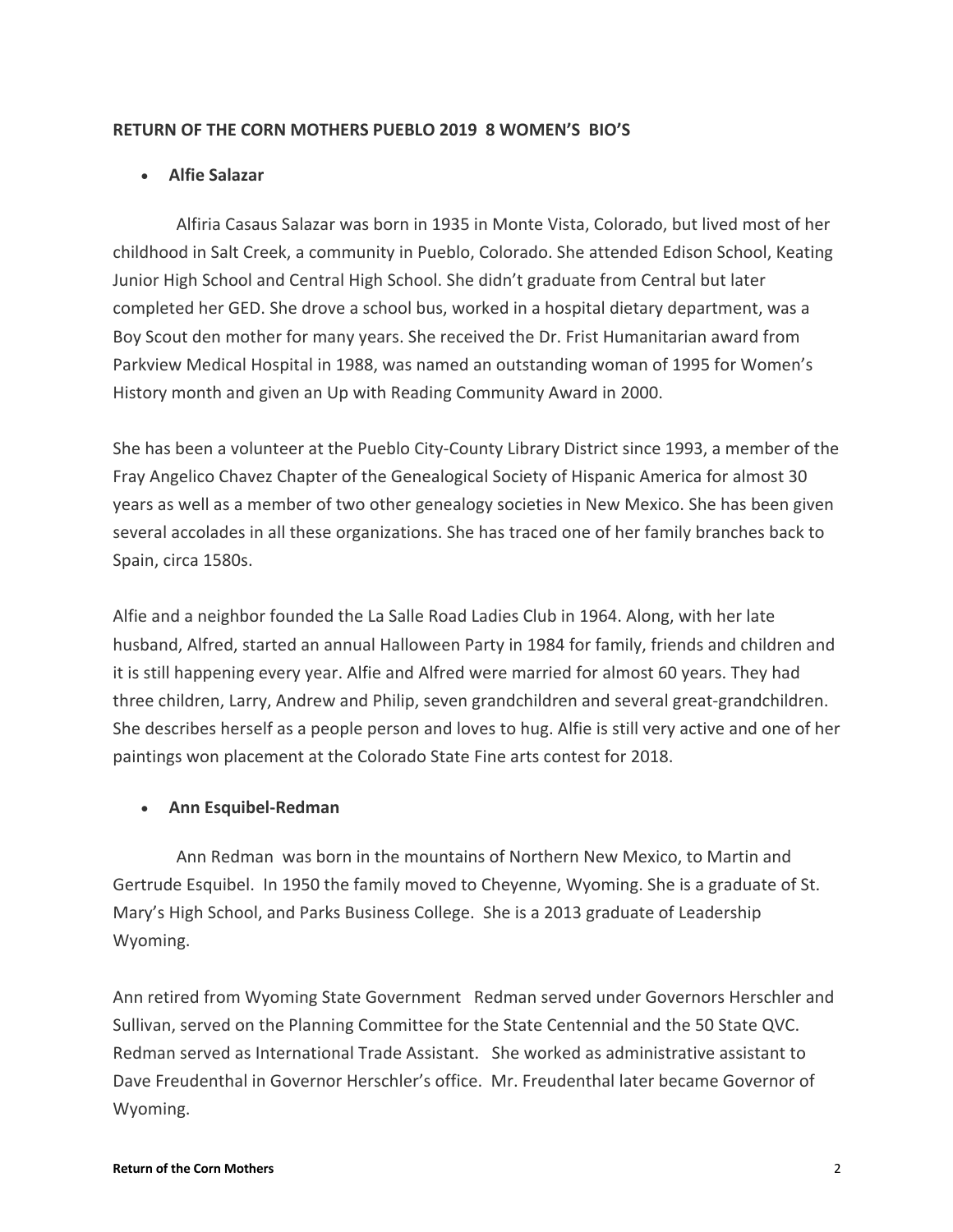A recipient of the Athena Award presented by the Greater Cheyenne Chamber of Commerce, she credits her selection due to her work with the Wyoming Latina Youth Conference and the Wyoming Women's Foundation. Ann is the Founder of the WLYC and co-founder of the Hispanic Organization for Progress and Education.

Ralph and Ann have been married for 58 years. They are the parents of four sons, six grandchildren and three great-grandchildren.

## • **Charlene Simms**

 Charlene Garcia Simms is a life-long learner and a lifelong teacher. Her profession of being a librarian and genealogist feels like destiny. Since sixth grade she has been teaching others to read because she discovered reading at the age of four and it was magical. She believes people should know where they came from before they can figure out where they are going and every day she teaches people to find their genealogical roots. Her activism and advocacy to help marginalized people find opportunities to better themselves has been a lifetime labor of love. Art is an example of her involvement with the community. Her and her husband, Ed, organized at least twenty public art shows that focused on Hispanic artists because they knew there were masterpieces these artists had created but were hiding them because they did not have the confidence or encouragement or a place to showcase them. Governments come and go but the humanities, art, literature, dance, music and theater last forever and this is what she tries to preserve within the era she is living.

## • **Cynthia Ramu-Bio**

 Cynthia was born in Philadelphia, Pennsylvania July 7, 1953. Both of her parents were young and very energetic, they spent a lot of their time celebrating their youth dancing in competitions on the boardwalk in Jersey shores, including Bandstand in Atlantic City. Her grandmother was a seamstress from Scotland and her grandfather from Ireland and settled in Philadelphia. This year Cynthia retired being art teacher at the most amazing charter school in Pueblo after 23 years, she is currently writing and documenting the history of the Pueblo Levee Murals that she has coordinated and painted murals for the past 26 years. Cynthia has been an artist, teacher, mentor, community supporter who uses the arts as a vehicle to bring people together from all walks of life. She has spent most of her life following her passion for being creative, exploring being self-expressed as a teacher, parent, leader, and a learner.

## • **Elizabeth Aragon-Blanton**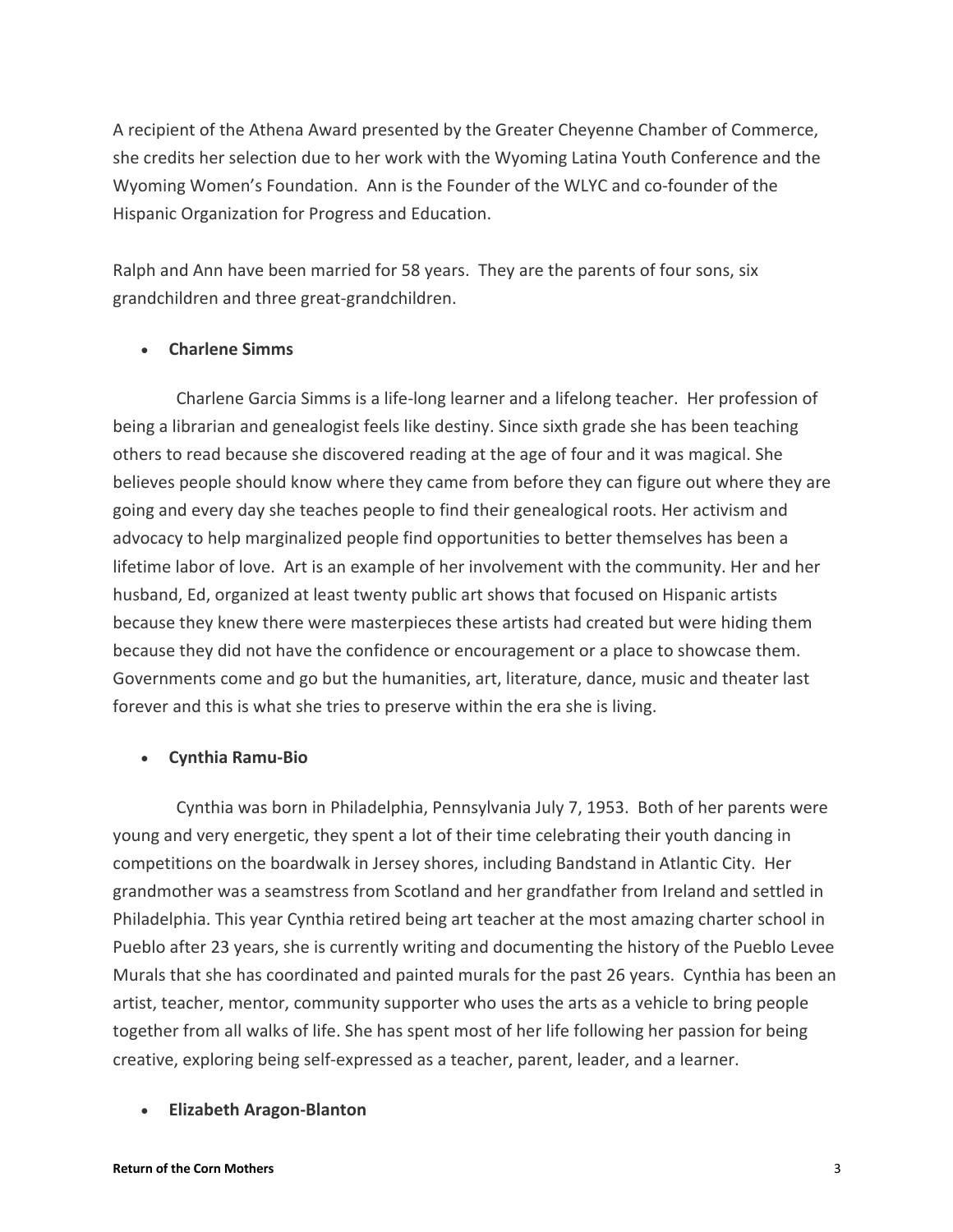Elizabeth Aragon-Blanton was born on July 29, 1969 in Rocky Ford, Colorado to Joe N. Aragon and Mary Ann (Rodriguez) Aragon. She had one brother, Richard, who was approximately two years older. The family resided in a segregated labor camp in Fowler, Colorado and remained there until the death of their parents in 2006.

In 1987, Elizabeth attended Western State College and graduated in 1992. During the early 1990s, she married Wesley B. Blanton and had two children. Shortly after graduation, Elizabeth began her teaching career in one of Denver's urban city schools and then moved to Pueblo, in 1994. She began teaching history for Pueblo District 60. In 2005, she began teaching Chicano studies and received her Master's degree in history. She continued her research on the segregated Mexican schools in the Arkansas Valley and in 2017, she earned her Doctorate. She remains in teaching and continues to conduct research.

#### • **Dawn Di Prince**

 **Dawn DiPrince** was born in Pueblo, Colorado, a fourth generation descendent of her ancestors who made the community home. DiPrince has done many things in her work over the years -- teaching, publishing, and design. She most recently is serving as the Chief Community Museum Officer for History Colorado. In this work, she is a champion for memory work that reclaims space within our shared history. She is the founder of Museum of Memory, which works with communities to remember and co-author a collective history. She was Co-Chair of the Governor's Ludlow Centennial Commemoration Commission, which worked to remember and add new understandings of the Ludlow Massacre. She is a co-founder of Bridging Borders Teen Girl Fellowship, which is dedicated to the belief that a greater sense of place and a greater sense of history are the building blocks of a strong self-identity. DiPrince is also the proud mother of three beautiful children.

#### • **Lisa Saldana**

 Lisa Saldaña was born in Seattle to a family with roots in Colorado and New Mexico. She grew up in the Northside of Denver, and in Southern California. After completing 6th grade, Lisa dropped out of school, however, she returned to complete her GED at age 20. Later she earned her B.A. degree in Psychology with Emphasis on Parent Education from Loretto Heights College, and her M.A. degree in Non-profit Management from Regis University.